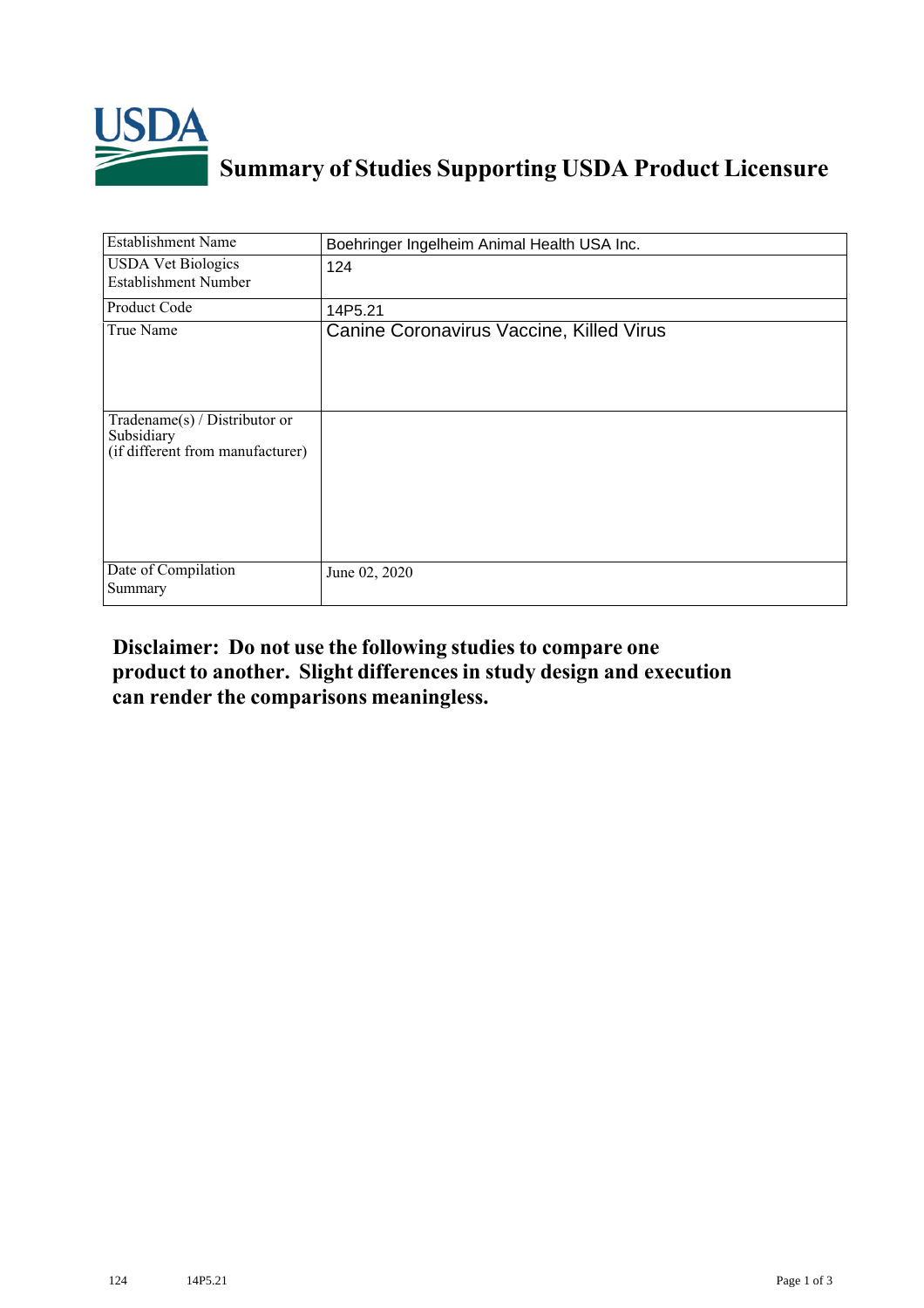| <b>Study Type</b>             | Efficacy                                                                                                                                                            |  |  |  |  |
|-------------------------------|---------------------------------------------------------------------------------------------------------------------------------------------------------------------|--|--|--|--|
| <b>Pertaining to</b>          | Canine coronavirus                                                                                                                                                  |  |  |  |  |
|                               |                                                                                                                                                                     |  |  |  |  |
| <b>Study Purpose</b>          | To demonstrate effectiveness against intestinal disease due to                                                                                                      |  |  |  |  |
|                               | canine coronavirus                                                                                                                                                  |  |  |  |  |
| <b>Product Administration</b> |                                                                                                                                                                     |  |  |  |  |
| <b>Study Animals</b>          |                                                                                                                                                                     |  |  |  |  |
| <b>Challenge Description</b>  |                                                                                                                                                                     |  |  |  |  |
| Interval observed after       |                                                                                                                                                                     |  |  |  |  |
| challenge                     |                                                                                                                                                                     |  |  |  |  |
| <b>Results</b>                | Study data were evaluated by USDA-APHIS prior to product<br>licensure and met regulatory standards for acceptance. Study<br>data, however, are no longer available. |  |  |  |  |
| <b>USDA Approval Date</b>     | December 3, 1984                                                                                                                                                    |  |  |  |  |